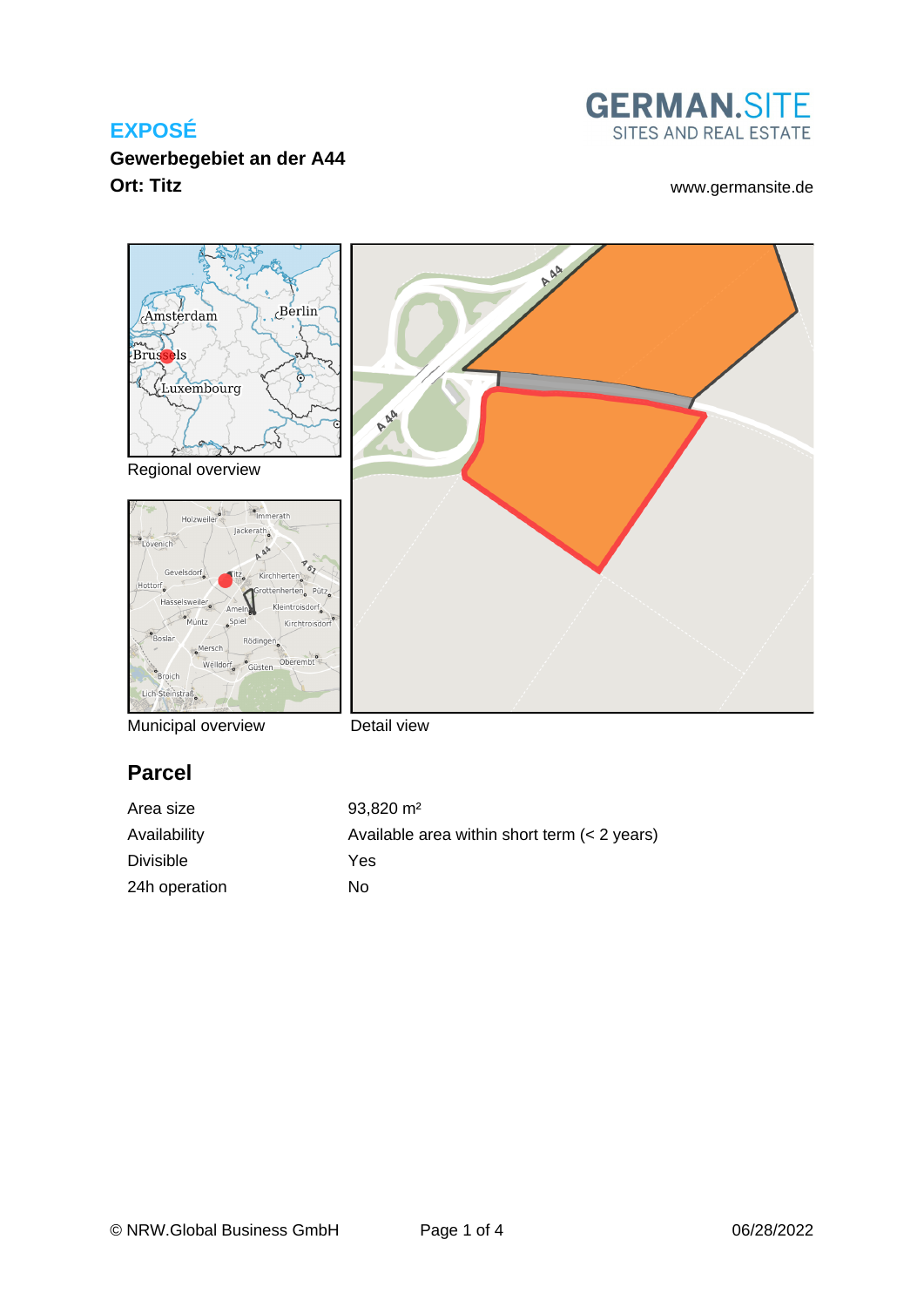**Gewerbegebiet an der A44 Ort: Titz** [www.germansite.de](http://www.germansite.de)

# **Details on commercial zone**

Industrial tax multiplier and the set of the 480.00 % Area type GE

#### **Links**

<https://www.gistra.de>



Erreichbarkeit in 20 Minuten: 308.000 Einwohner

# **Transport infrastructure**

| Freeway | A 44             | $0.5 \text{ km}$ |
|---------|------------------|------------------|
| Freeway | A 61             | 5 km             |
| Airport | Köln-Bonn        | 68 km            |
| Port    | Neuss-Düsseldorf | 45 km            |

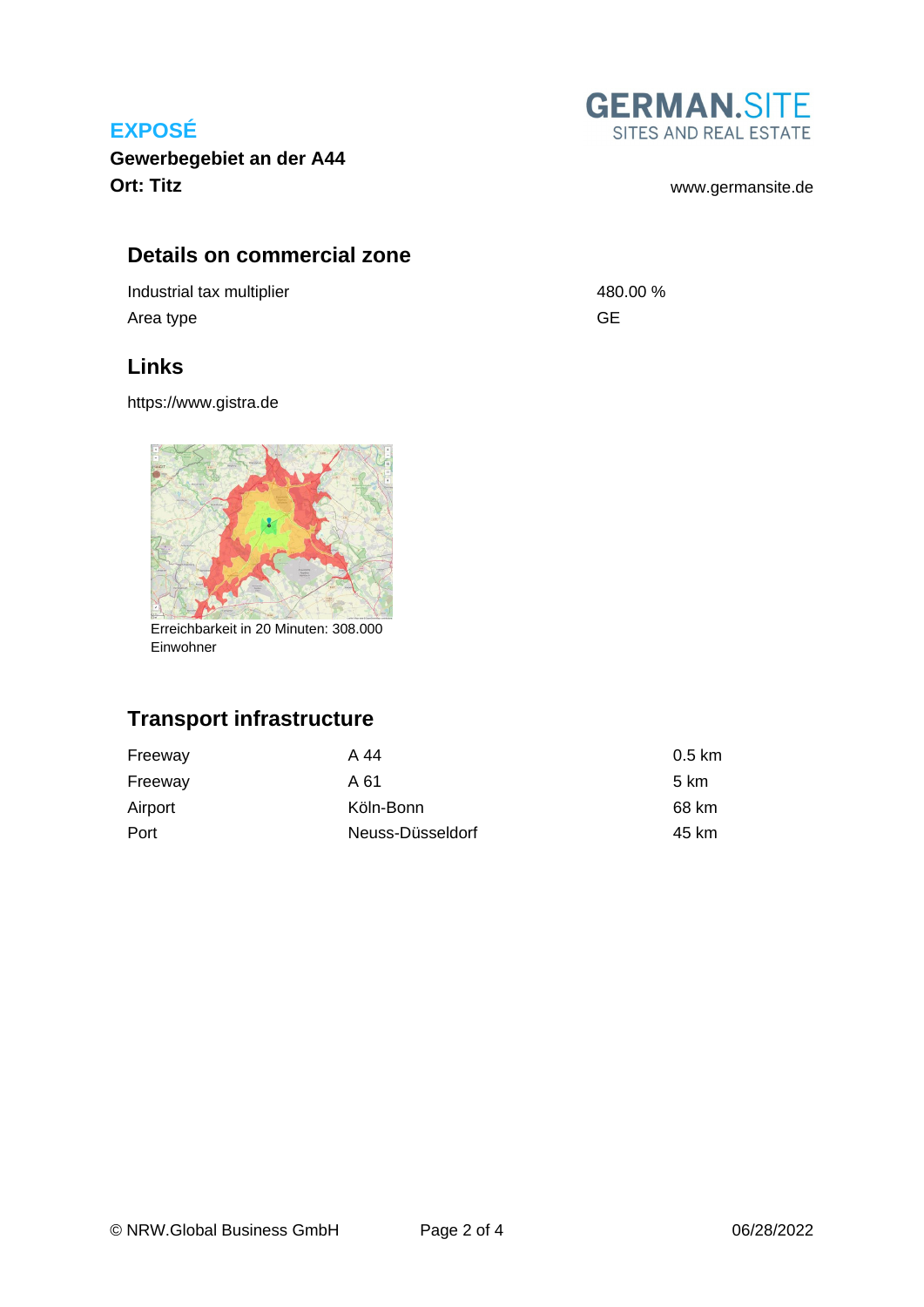**Gewerbegebiet an der A44 Ort: Titz** [www.germansite.de](http://www.germansite.de)



#### **Information about Titz**

Titz is located midst of transport and economic areas Köln?Venlo?Düsseldorf-Mönchengladbach-Aachen. Due to its excellent location Titz is a favorable location for business development.

Motorways Aachen-Düsseldorf (A44) and Venlo-Köln(A61) with junction Titz and Jackerath create a perfect traffic connection. Titz has direct access to northwest European industry. Both motorways can be accessed by cross-down link. The industrial zone Titz - Ameln comprises an area of ca. 35 ha which can be divided into bigger and smaller divisions.